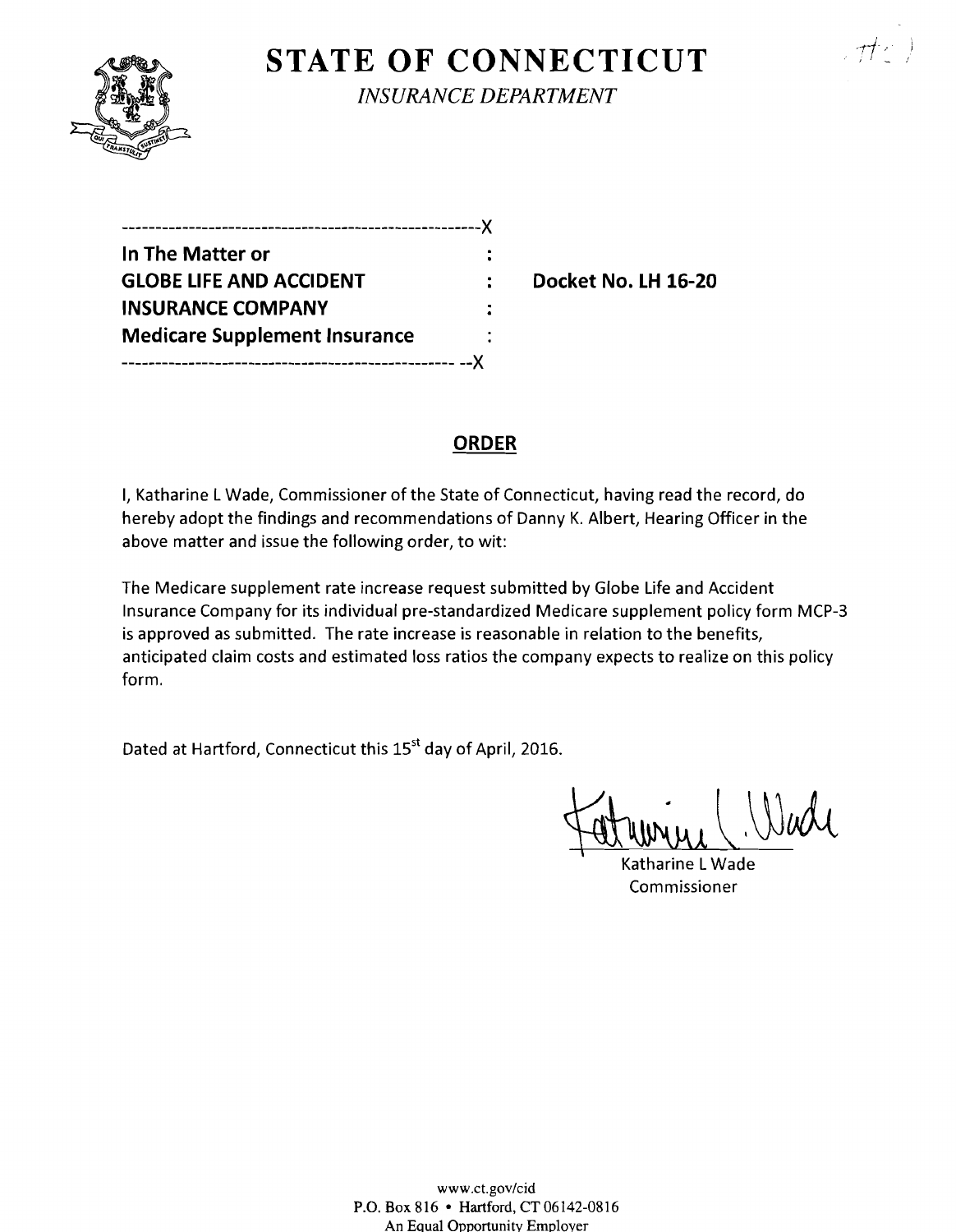

**STATE OF CONNECTICUT** *INSURANCE DEPARTMENT* 

| In The Matter of:                          |  |
|--------------------------------------------|--|
| Globe Life and Accident Insurance Company: |  |
| Medicare Supplement Insurance              |  |
|                                            |  |

Docket No. LH 16-20

# **PROPOSED FINAL DECISION**

## 1. INTRODUCTION

The Insurance Commissioner of the State of Connecticut is empowered to review rates charged for individual and group Medicare supplement policies sold to any resident of this State who is eligible for Medicare. The source for this regulatory authority is contained in Chapter 700c and Section 38a-495a of the Connecticut General Statutes.

After due notice a hearing was held at the Insurance Department in Hartford on April 5,2016, to consider whether or not the rate increase requested by Globe Life and Accident Insurance Company on its individual pre-standardized Medicare supplement insurance business should be approved.

No members from the general public attended the hearing.

No company representatives from Globe Life and Accident Insurance Company attended the hearing.

The hearing was conducted in accordance with the requirements of Section 38a-474, Connecticut General Statutes, the Uniform Administrative Procedures Act, Chapter 54 of the Connecticut General Statutes, and the Insurance Department Rules of Practice, Section 38a-8-1 et seq. of the Regulations of Connecticut State Agencies.

A Medicare supplement (or Medigap) policy is a private health insurance policy sold on an individual or group basis that provides benefits that are in addition to the benefits provided by Medicare. For many years Medicare supplement policies have been highly regulated under both state and federal law to protect the interests of persons eligible for Medicare who depend on these policies to provide additional coverage for the costs of health care.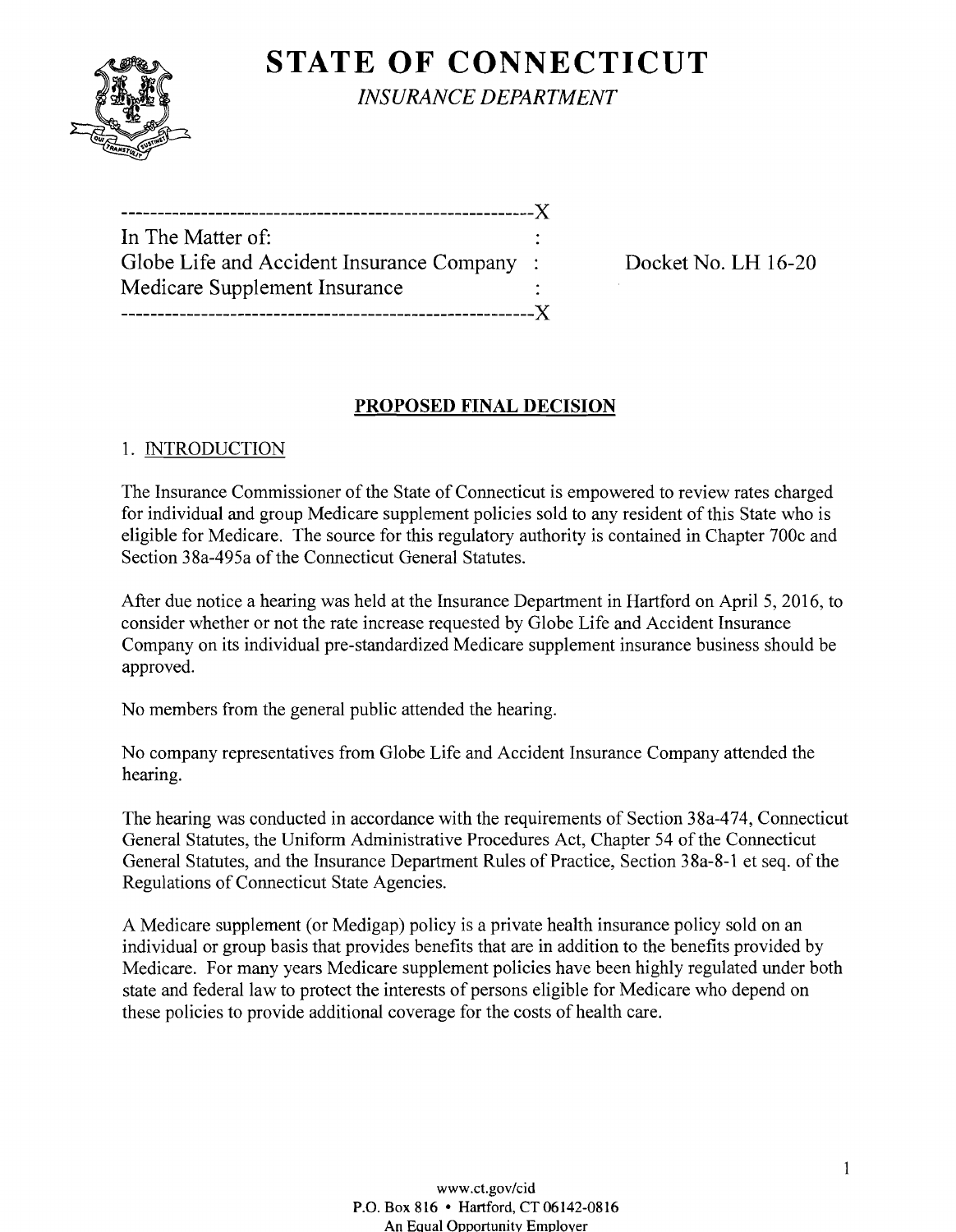Effective December 1,2005, Connecticut amended its program of standardized Medicare supplement policies in accordance with Section 38a-495a of the Connecticut General Statutes and Sections 38a-495a-1 through 38a-495a-21 ofthe Regulations of Connecticut Agencies. This program, which conforms to federal requirements, provides that all insurers offering Medicare supplement policies for sale in the state must offer a basic "core" package of benefits known as Plan A. Insurers may also offer anyone or more of eleven other plans (Plans B through N). No other Medicare supplement policies may be sold in Connecticut.

Effective January 1,2006, in accordance with Section 38a-495c ofthe Connecticut General Statutes (as amended by Public Act 05-20) premiums for all Medicare supplement policies in the state must use community rating. Rates for Plans A through N must be computed without regard to age, gender, previous claims history or the medical condition of any person covered by a Medicare supplement policy or certificate.

The statute provides that coverage under plans A through N may not be denied on the basis of age, gender, previous claims history of the medical condition of any covered person. Insurers may exclude benefits for losses incurred within six months from the effective date of coverage based on a pre-existing condition.

Effective October 1, 1998, carriers that offer Plan(s) B and/or C in the Connecticut insurance marketplace must also make the plans (in addition to Plan A) available to persons eligible for Medicare by reason of disability.

Insurers must also make the necessary arrangements to receive notice of all claims paid by Medicare for their insureds, so that supplemental benefits can be computed and paid without requiring insureds to file claim forms for such benefits. This process of direct notice and automatic claims payment is commonly referred to as "piggybacking" or "crossover".

Sections 38a-495 and 38a-522 of the Connecticut General Statutes, and Section 38a-495a-10 of the Regulations of Connecticut Agencies, state that individual and group Medicare supplement policies must have anticipated loss ratios of 65% and 75%, respectively. Pursuant to Sections 38a-495-7 and 38a-495a-10, of the Regulations of Connecticut Agencies, filings for rate increases must demonstrate that actual and expected losses in relation to premiums meet these standards. Additionally, the anticipated loss ratios for the entire future period for which the requested premiums are calculated to provide coverage, must be expected to equal or exceed the appropriate loss ratio standard.

Section 38a-473 of the Connecticut General Statutes provides that no insurer may incorporate in its rates for Medicare supplement policies factors for expenses that exceed 150% of the average expense ratio for that insurer's entire written premium for all lines of health insurance for the previous calendar year.